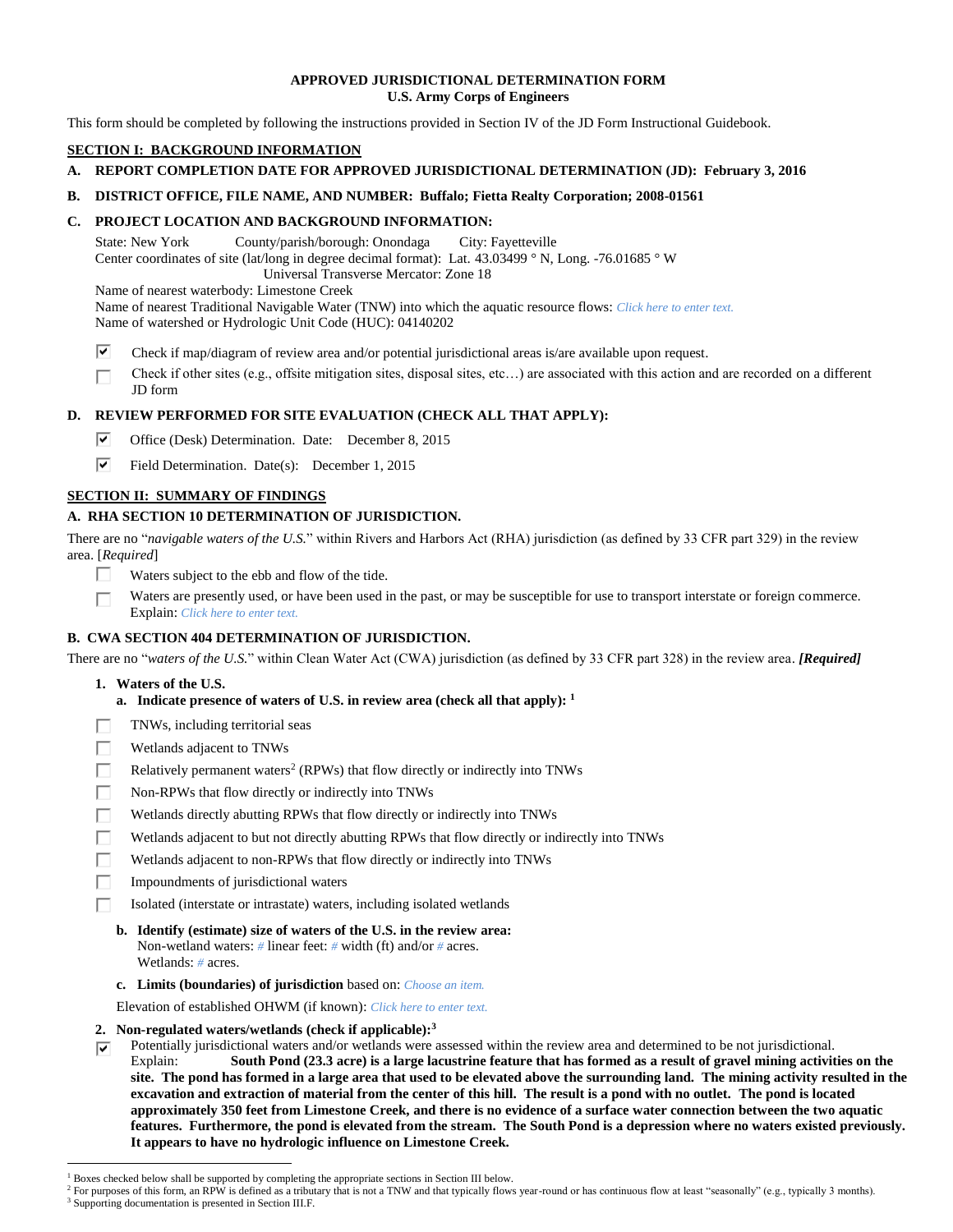### **South Pond is outside Department of the Army jurisdiction and does not meet the criteria for a jurisdictional water of the United States according to 33 CFR Part 328.3(a)(1-7) as follows:**

1. does not/have not supported interstate or foreign commerce; **The pond does not provide any ecological interconnect to downstream waters and is not confined by a berm, dam, or obstruction other than topography.**

2. are not an interstate water/wetland; **the pond does not cross state boundaries**

3. the degradation or destruction of which would not affect interstate or foreign commerce and do not include such waters:

- (i) which are or could be used by interstate or foreign travelers for recreational or other purposes; or
- (ii) from which fish or shellfish are or could be taken and sold in interstate or foreign commerce; or (iii) which are used or could be used for industrial purpose by industries in interstate commerce
- which are used or could be used for industrial purpose by industries in interstate commerce

**South Pond cannot be used by interstate or foreign travelers for recreational or other purposes, fish or shellfish cannot be taken and sold in interstate or foreign commerce, and the pond could not be used for industrial purposes by industries in interstate commerce. The pond and surrounding land is privately owned.**

4. is not an impoundment of water otherwise defined as WOUS under the definition;

5. is not a tributary of waters identified in paragraphs  $(a)(1)-(4)$  of this section;

6. is not a territorial sea;

**7. is not adjacent to waters (other than waters that are themselves wetlands) identified in paragraphs (a)(1)-(6) of this section;**

**Given the lack of hydrologic connection, the above-described pond does not comprise a component of an ecological continuum and does not contribute to characteristics that would influence the physical, chemical, and biological integrity of downstream waters.** 

### **SECTION III: CWA ANALYSIS**

#### **A. TNWs AND WETLANDS ADJACENT TO TNWs**

**The agencies will assert jurisdiction over TNWs and wetlands adjacent to TNWs. If the aquatic resource is a TNW, complete Section III.A.1 and Section III.D.1. only; if the aquatic resource is a wetland adjacent to a TNW, complete Sections III.A.1 and 2 and Section III.D.1.; otherwise, see Section III.B below**.

**1. TNW** 

 $\overline{a}$ 

Identify TNW: *Click here to enter text.* Summarize rationale supporting determination: *Click here to enter text.*

#### **2. Wetland adjacent to TNW**

Summarize rationale supporting conclusion that wetland is "adjacent": *Click here to enter text.*

#### **B. CHARACTERISTICS OF TRIBUTARY (THAT IS NOT A TNW) AND ITS ADJACENT WETLANDS (IF ANY):**

**This section summarizes information regarding characteristics of the tributary and its adjacent wetlands, if any, and it helps determine whether or not the standards for jurisdiction established under Rapanos have been met.** 

**The agencies will assert jurisdiction over non-navigable tributaries of TNWs where the tributaries are "relatively permanent waters" (RPWs), i.e. tributaries that typically flow year-round or have continuous flow at least seasonally (e.g., typically 3 months). A wetland that directly abuts an RPW is also jurisdictional. If the aquatic resource is not a TNW, but has year-round (perennial) flow, skip to Section III.D.2. If the aquatic resource is a wetland directly abutting a tributary with perennial flow, skip to Section III.D.4.**

**A wetland that is adjacent to but that does not directly abut an RPW requires a significant nexus evaluation. Corps districts and EPA regions will include in the record any available information that documents the existence of a significant nexus between a relatively permanent tributary that is not perennial (and its adjacent wetlands if any) and a traditional navigable water, even though a significant nexus finding is not required as a matter of law.**

**If the waterbody<sup>4</sup> is not an RPW, or a wetland directly abutting an RPW, a JD will require additional data to determine if the waterbody has a significant nexus with a TNW. If the tributary has adjacent wetlands, the significant nexus evaluation must consider the tributary in combination with all of its adjacent wetlands. This significant nexus evaluation that combines, for analytical purposes, the tributary and all of its adjacent wetlands is used whether the review area identified in the JD request is the tributary, or its adjacent wetlands, or both. If the JD covers a tributary with adjacent wetlands, complete Section III.B.1 for the tributary, Section III.B.2 for any onsite wetlands, and Section III.B.3 for all wetlands adjacent to that tributary, both onsite and offsite. The determination whether a significant nexus exists is determined in Section III.C below.**

- **1. Characteristics of non-TNWs that flow directly or indirectly into TNW**
	- **(i) General Area Conditions:** Watershed size: *# Choose an item.* Drainage area: *# Choose an item.*

<sup>4</sup> Note that the Instructional Guidebook contains additional information regarding swales, ditches, washes, and erosional features generally and in the arid West.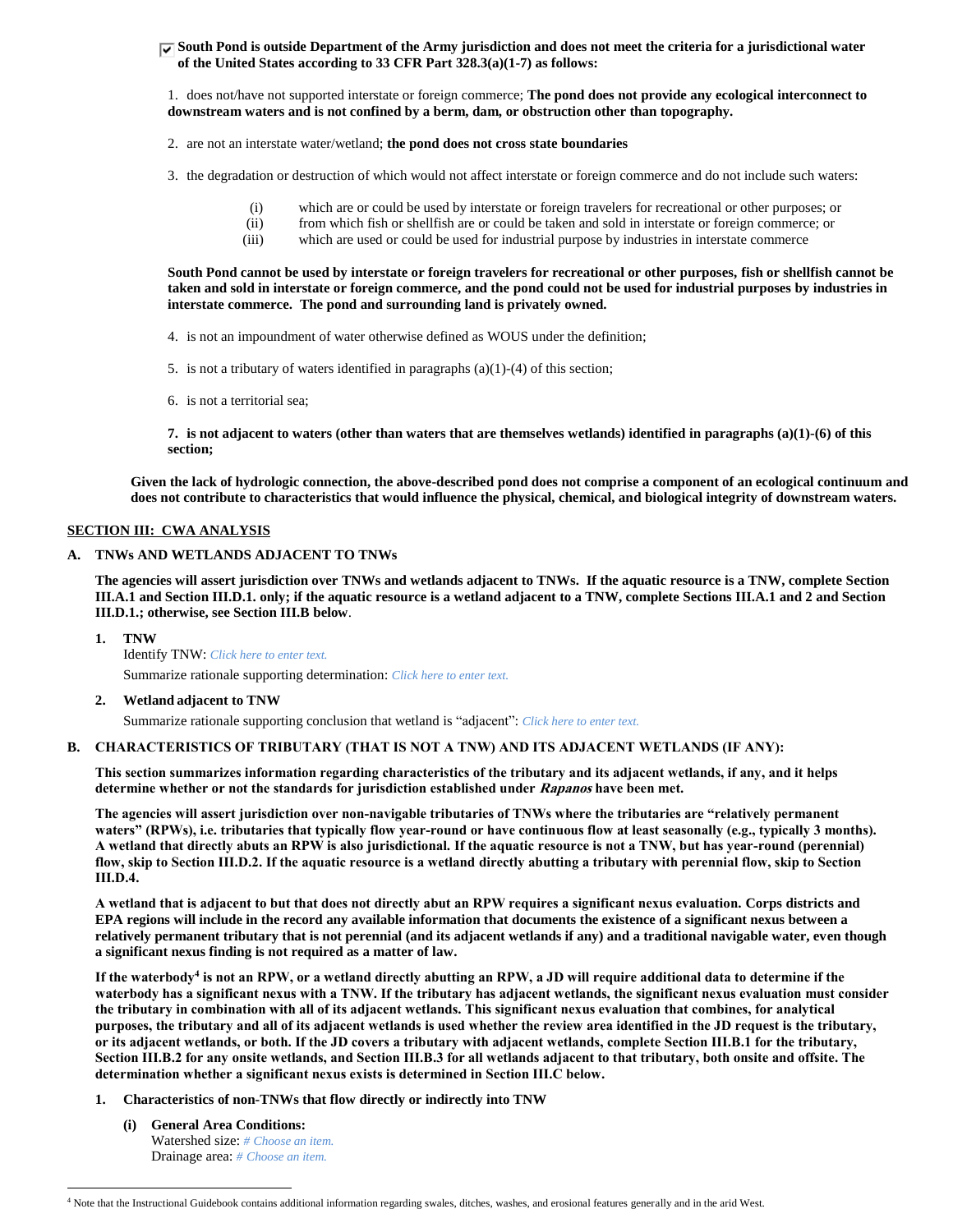|  | Average annual rainfall: $#$ inches |  |
|--|-------------------------------------|--|
|  | Average annual snowfall: $#$ inches |  |

#### **(ii) Physical Characteristics:**

- (a) Relationship with TNW:
	- Tributary flows directly into TNW.
	- Tributary flows through *Choose an item.* tributaries before entering TNW. Г

Project waters are *Choose an item.* river miles from TNW. Project waters are *Choose an item.* river miles from RPW. Project waters are *Choose an item.* aerial (straight) miles from TNW. Project waters are *Choose an item.* aerial (straight) miles from RPW. Project waters cross or serve as state boundaries. Explain: *Click here to enter text.*

Identify flow route to TNW<sup>5</sup>: Click here to enter text. Tributary stream order, if known: *Click here to enter text.*

(b) General Tributary Characteristics (check all that apply):

**Tributary** is:  $\Box$  Natural

- Artificial (man-made). Explain: *Click here to enter text.*
- Manipulated (man-altered). Explain: *Click here to enter text.*

**Tributary** properties with respect to top of bank (estimate):

| Average width: $#$ feet              |
|--------------------------------------|
| Average depth: $#$ feet              |
| Average side slopes: Choose an item. |

Primary tributary substrate composition (check all that apply):

| $\Box$ Silts   | $\Box$ Sands                                               | $\Box$ Concrete |
|----------------|------------------------------------------------------------|-----------------|
| $\Box$ Cobbles | $\Box$ Gravel                                              | $\Box$ Muck     |
| $\Box$ Bedrock | <b>Negetation.</b> Type/% cover: Click here to enter text. |                 |

Other. Explain: *Click here to enter text.*

Tributary condition/stability [e.g., highly eroding, sloughing banks]. Explain: *Click here to enter text.* Presence of run/riffle/pool complexes. Explain: *Click here to enter text.* Tributary geometry: *Choose an item.*

Tributary gradient (approximate average slope): *#*%

#### (c) Flow:

 $\overline{a}$ 

| Tributary provides for: <i>Choose an item.</i>                                            |  |  |  |  |
|-------------------------------------------------------------------------------------------|--|--|--|--|
| Estimate average number of flow events in review area/year: <i>Choose an item.</i>        |  |  |  |  |
| Describe flow regime: Click here to enter text.                                           |  |  |  |  |
| Other information on duration and volume: Click here to enter text.                       |  |  |  |  |
| <b>Surface flow is:</b> Choose an item. <b>Characteristics:</b> Click here to enter text. |  |  |  |  |

Subsurface flow: *Choose an item.* Explain findings: *Click here to enter text.*

|  |  | Dye (or other) test performed: <i>Click here to enter text</i> . |  |  |
|--|--|------------------------------------------------------------------|--|--|
|--|--|------------------------------------------------------------------|--|--|

Tributary has (check all that apply):

| Bed and banks                                                                                                |  |                                                            |  |  |
|--------------------------------------------------------------------------------------------------------------|--|------------------------------------------------------------|--|--|
| $OHWM6$ (check all indicators that apply):                                                                   |  |                                                            |  |  |
| clear, natural line impressed on the bank                                                                    |  | the presence of litter and debris                          |  |  |
| changes in the character of soil                                                                             |  | destruction of terrestrial vegetation                      |  |  |
| shelving                                                                                                     |  | the presence of wrack line                                 |  |  |
| vegetation matted down, bent, or absent                                                                      |  | sediment sorting                                           |  |  |
| leaf litter disturbed or washed away                                                                         |  | scour                                                      |  |  |
| sediment deposition                                                                                          |  | multiple observed or predicted flow events                 |  |  |
| water staining                                                                                               |  | abrupt change in plant community Click here to enter text. |  |  |
| other (list). Click here to enter text.                                                                      |  |                                                            |  |  |
| Discontinuous OHWM. <sup>7</sup> Explain: Click here to enter text.                                          |  |                                                            |  |  |
| ectors other than the OUWM were used to determine lateral extent of CWA invigibition (aboals all that emply) |  |                                                            |  |  |

If factors other than the OHWM were used to determine lateral extent of CWA jurisdiction (check all that apply): High Tide Line indicated by: Mean High Water Mark indicated by:

<sup>5</sup> Flow route can be described by identifying, e.g., tributary a, which flows through the review area, to flow into tributary b, which then flows into TNW.

<sup>6</sup>A natural or man-made discontinuity in the OHWM does not necessarily sever jurisdiction (e.g., where the stream temporarily flows underground, or where the OHWM has been removed by development or agricultural practices). Where there is a break in the OHWM that is unrelated to the waterbody's flow regime (e.g., flow over a rock outcrop or through a culvert), the agencies will look for indicators of flow above and below the break. 7 Ibid.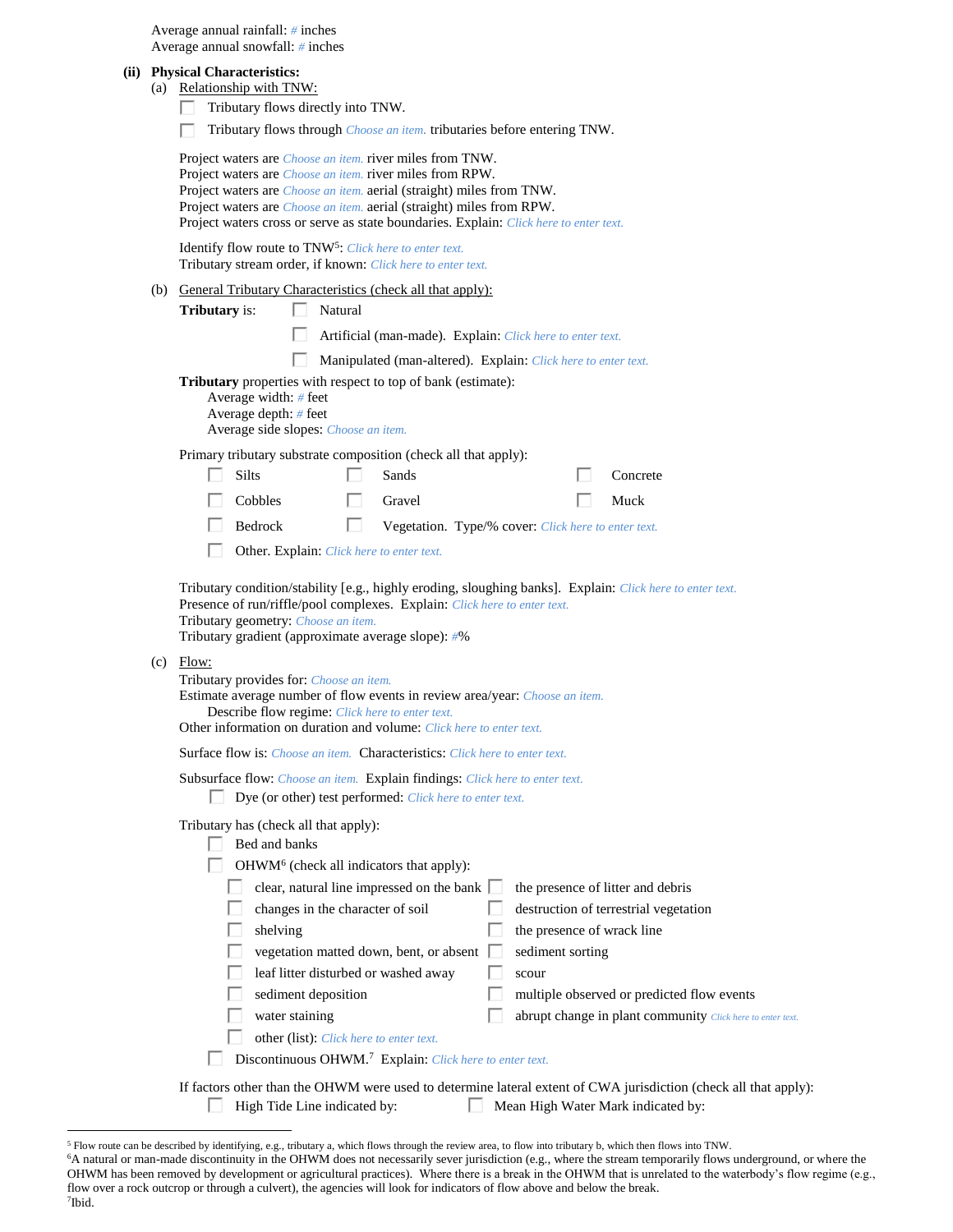|    |     | oil or scum line along shore objects<br>survey to available datum;                                                                                                                                                                                                                |
|----|-----|-----------------------------------------------------------------------------------------------------------------------------------------------------------------------------------------------------------------------------------------------------------------------------------|
|    |     | fine shell or debris deposits (foreshore)<br>physical markings;                                                                                                                                                                                                                   |
|    |     | physical markings/characteristics<br>vegetation lines/changes in vegetation types.                                                                                                                                                                                                |
|    |     | tidal gauges                                                                                                                                                                                                                                                                      |
|    |     | other (list): Click here to enter text.                                                                                                                                                                                                                                           |
|    |     | (iii) Chemical Characteristics:<br>Characterize tributary (e.g., water color is clear, discolored, oily film; water quality; general watershed characteristics, etc.).<br>Explain: Click here to enter text.<br>Identify specific pollutants, if known: Click here to enter text. |
|    |     | (iv) Biological Characteristics. Channel supports (check all that apply):                                                                                                                                                                                                         |
|    |     | Riparian corridor. Characteristics (type, average width): Click here to enter text.                                                                                                                                                                                               |
|    |     | Wetland fringe. Characteristics: Click here to enter text.                                                                                                                                                                                                                        |
|    |     | Habitat for:                                                                                                                                                                                                                                                                      |
|    |     | Federally Listed species. Explain findings: Click here to enter text.                                                                                                                                                                                                             |
|    |     | Fish/spawn areas. Explain findings: Click here to enter text.                                                                                                                                                                                                                     |
|    |     | П<br>Other environmentally-sensitive species. Explain findings: Click here to enter text.                                                                                                                                                                                         |
|    |     | ш<br>Aquatic/wildlife diversity. Explain findings: Click here to enter text.                                                                                                                                                                                                      |
|    |     |                                                                                                                                                                                                                                                                                   |
| 2. |     | Characteristics of wetlands adjacent to non-TNW that flow directly or indirectly into TNW                                                                                                                                                                                         |
|    | (i) | <b>Physical Characteristics:</b><br>(a) General Wetland Characteristics:                                                                                                                                                                                                          |
|    |     | Properties:                                                                                                                                                                                                                                                                       |
|    |     | Wetland size: $#$ acres<br>Wetland type. Explain: Click here to enter text.                                                                                                                                                                                                       |
|    |     | Wetland quality. Explain: Click here to enter text.                                                                                                                                                                                                                               |
|    |     | Project wetlands cross or serve as state boundaries. Explain: Click here to enter text.                                                                                                                                                                                           |
|    |     | (b) General Flow Relationship with Non-TNW:<br>Flow is: Choose an item. Explain: Click here to enter text.                                                                                                                                                                        |
|    |     | Surface flow is: Choose an item.<br><b>Characteristics:</b> Click here to enter text.                                                                                                                                                                                             |
|    |     | Subsurface flow: Choose an item. Explain findings: Click here to enter text.<br>Dye (or other) test performed: Click here to enter text.<br>L                                                                                                                                     |
|    |     | (c) Wetland Adjacency Determination with Non-TNW:                                                                                                                                                                                                                                 |
|    |     | Directly abutting                                                                                                                                                                                                                                                                 |
|    |     | Not directly abutting                                                                                                                                                                                                                                                             |
|    |     | Discrete wetland hydrologic connection. Explain: Click here to enter text.<br>Ecological connection. Explain: Click here to enter text.                                                                                                                                           |
|    |     | Separated by berm/barrier. Explain: Click here to enter text.                                                                                                                                                                                                                     |
|    |     |                                                                                                                                                                                                                                                                                   |
|    |     | (d) Proximity (Relationship) to TNW<br>Project wetlands are <i>Choose an item.</i> river miles from TNW.                                                                                                                                                                          |
|    |     | Project waters are <i>Choose an item.</i> aerial (straight) miles from TNW.<br>Flow is from: Choose an item.                                                                                                                                                                      |
|    |     | Estimate approximate location of wetland as within the Choose an item. floodplain.                                                                                                                                                                                                |
|    |     | (ii) Chemical Characteristics:                                                                                                                                                                                                                                                    |
|    |     | Characterize wetland system (e.g., water color is clear, brown, oil film on surface; water quality; general watershed characteristics;                                                                                                                                            |
|    |     | etc.). Explain: Click here to enter text.<br>Identify specific pollutants, if known: Click here to enter text.                                                                                                                                                                    |
|    |     | (iii) Biological Characteristics. Wetland supports (check all that apply):<br>Riparian buffer. Characteristics (type, average width): Click here to enter text.                                                                                                                   |
|    |     | Vegetation type/percent cover. Explain: Click here to enter text.                                                                                                                                                                                                                 |
|    |     | Habitat for:                                                                                                                                                                                                                                                                      |
|    |     | Federally Listed species. Explain findings: Click here to enter text.                                                                                                                                                                                                             |
|    |     | Fish/spawn areas. Explain findings: Click here to enter text.                                                                                                                                                                                                                     |
|    |     | Other environmentally-sensitive species. Explain findings: Click here to enter text.                                                                                                                                                                                              |
|    |     | Aquatic/wildlife diversity. Explain findings: Click here to enter text.                                                                                                                                                                                                           |
|    |     |                                                                                                                                                                                                                                                                                   |

## **3. Characteristics of all wetlands adjacent to the tributary (if any)**

All wetland(s) being considered in the cumulative analysis: *Choose an item.*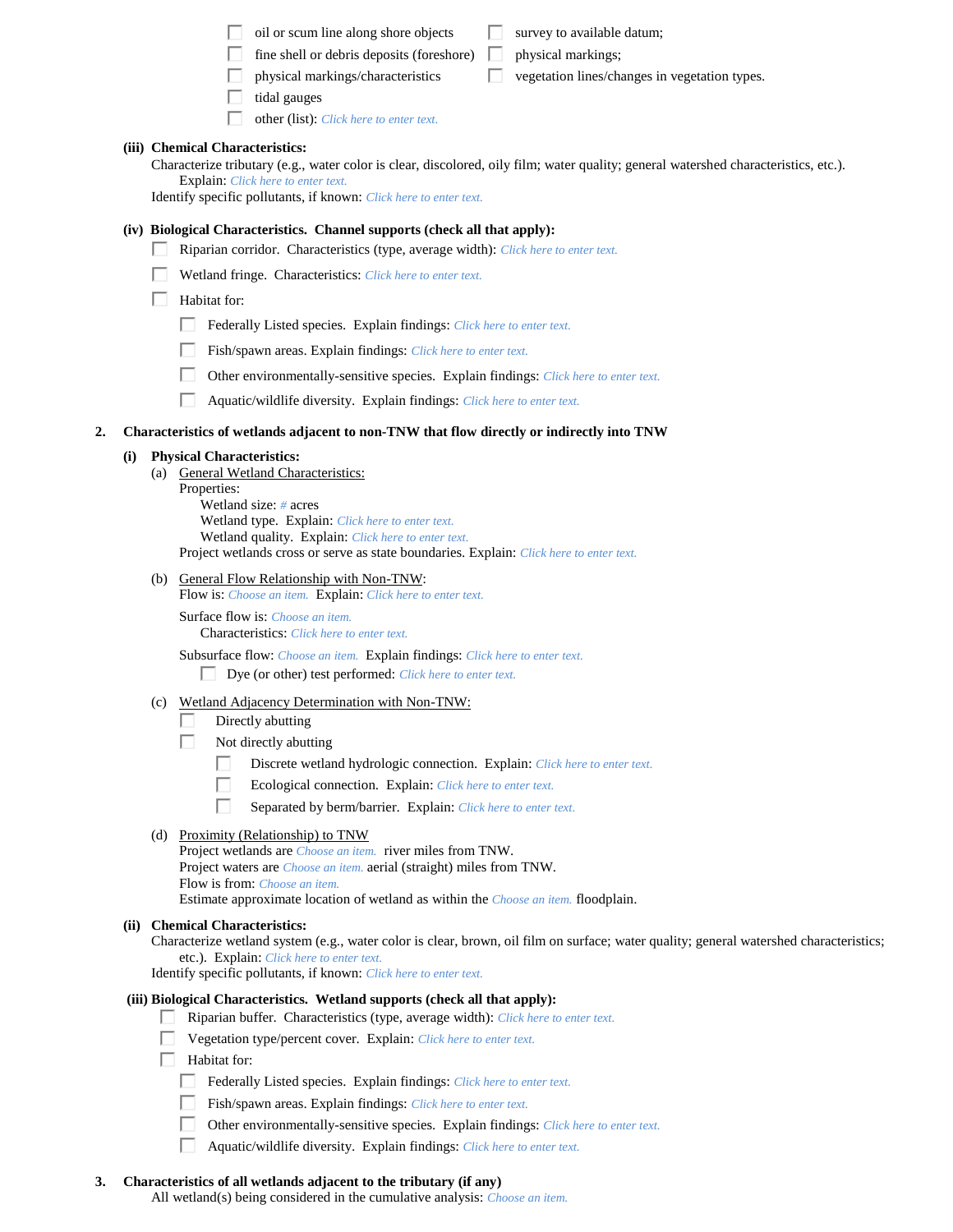Approximately (*#*) acres in total are being considered in the cumulative analysis. For each wetland, specify the following:

| Directly abuts? $(Y/N)$ | Size (in acres) | Directly abuts? $(Y/N)$ | Size (in acres) |
|-------------------------|-----------------|-------------------------|-----------------|
|                         |                 | Y/N                     |                 |
| Y/N                     |                 | Y/N                     |                 |
| Y/N                     |                 | Y/N                     |                 |
|                         |                 | Y/N                     |                 |

Summarize overall biological, chemical and physical functions being performed: *Click here to enter text.*

### **C. SIGNIFICANT NEXUS DETERMINATION**

**A significant nexus analysis will assess the flow characteristics and functions of the tributary itself and the functions performed by any wetlands adjacent to the tributary to determine if they significantly affect the chemical, physical, and biological integrity of a TNW. For each of the following situations, a significant nexus exists if the tributary, in combination with all of its adjacent wetlands, has more than a speculative or insubstantial effect on the chemical, physical and/or biological integrity of a TNW. Considerations when evaluating significant nexus include, but are not limited to the volume, duration, and frequency of the flow of water in the tributary and its proximity to a TNW, and the functions performed by the tributary and all its adjacent wetlands. It is not appropriate to determine significant nexus based solely on any specific threshold of distance (e.g. between a tributary and its adjacent wetland or between a tributary and the TNW). Similarly, the fact an adjacent wetland lies within or outside of a floodplain is not solely determinative of significant nexus.** 

### **Draw connections between the features documented and the effects on the TNW, as identified in the** *Rapanos* **Guidance and discussed in the Instructional Guidebook. Factors to consider include, for example:**

- Does the tributary, in combination with its adjacent wetlands (if any), have the capacity to carry pollutants or flood waters to TNWs, or to reduce the amount of pollutants or flood waters reaching a TNW?
- Does the tributary, in combination with its adjacent wetlands (if any), provide habitat and lifecycle support functions for fish and other species, such as feeding, nesting, spawning, or rearing young for species that are present in the TNW?
- Does the tributary, in combination with its adjacent wetlands (if any), have the capacity to transfer nutrients and organic carbon that support downstream foodwebs?
- Does the tributary, in combination with its adjacent wetlands (if any), have other relationships to the physical, chemical, or biological integrity of the TNW?

### *Note: the above list of considerations is not inclusive and other functions observed or known to occur should be documented below:*

- **1. Significant nexus findings for non-RPW that has no adjacent wetlands and flows directly or indirectly into TNWs.** Explain findings of presence or absence of significant nexus below, based on the tributary itself, then go to Section III.D: *Click here to enter text.*
- **2. Significant nexus findings for non-RPW and its adjacent wetlands, where the non-RPW flows directly or indirectly into TNWs.**  Explain findings of presence or absence of significant nexus below, based on the tributary in combination with all of its adjacent wetlands, then go to Section III.D: *Click here to enter text.*
- **3. Significant nexus findings for wetlands adjacent to an RPW but that do not directly abut the RPW.** Explain findings of presence or absence of significant nexus below, based on the tributary in combination with all of its adjacent wetlands, then go to Section III.D: *Click here to enter text.*

## **D. DETERMINATIONS OF JURISDICTIONAL FINDINGS. THE SUBJECT WATERS/WETLANDS ARE (CHECK ALL THAT APPLY):**

- **1. TNWs and Adjacent Wetlands.** Check all that apply and provide size estimates in review area:
	- TNWs: *#* linear feet *#* width (ft), Or, *#* acres.
	- Wetlands adjacent to TNWs: *#* acres.

#### **2. RPWs that flow directly or indirectly into TNWs.**

- Tributaries of TNWs where tributaries typically flow year-round are jurisdictional. Provide data and rationale indicating that tributary is perennial: *Click here to enter text.*.
- Tributaries of TNW where tributaries have continuous flow "seasonally" (e.g., typically three months each year) are jurisdictional. Data supporting this conclusion is provided at Section III.B. Provide rationale indicating that tributary flows seasonally: *Click here to enter text.*.

Provide estimates for jurisdictional waters in the review area (check all that apply):

- Tributary waters:  $\#$  linear feet  $\#$  width (ft).
- Other non-wetland waters: *#* acres.
	- Identify type(s) of waters: *Click here to enter text.*

#### **3. Non-RPWs that flow directly or indirectly into TNWs.**

Waterbody that is not a TNW or an RPW, but flows directly or indirectly into a TNW, and it has a significant nexus with a П. TNW is jurisdictional. Data supporting this conclusion is provided at Section III.C.

Provide estimates for jurisdictional waters within the review area (check all that apply):

- Tributary waters:  $\#$  linear feet  $\#$  width (ft).
- Other non-wetland waters: *#* acres.

Identify type(s) of waters: *Click here to enter text.*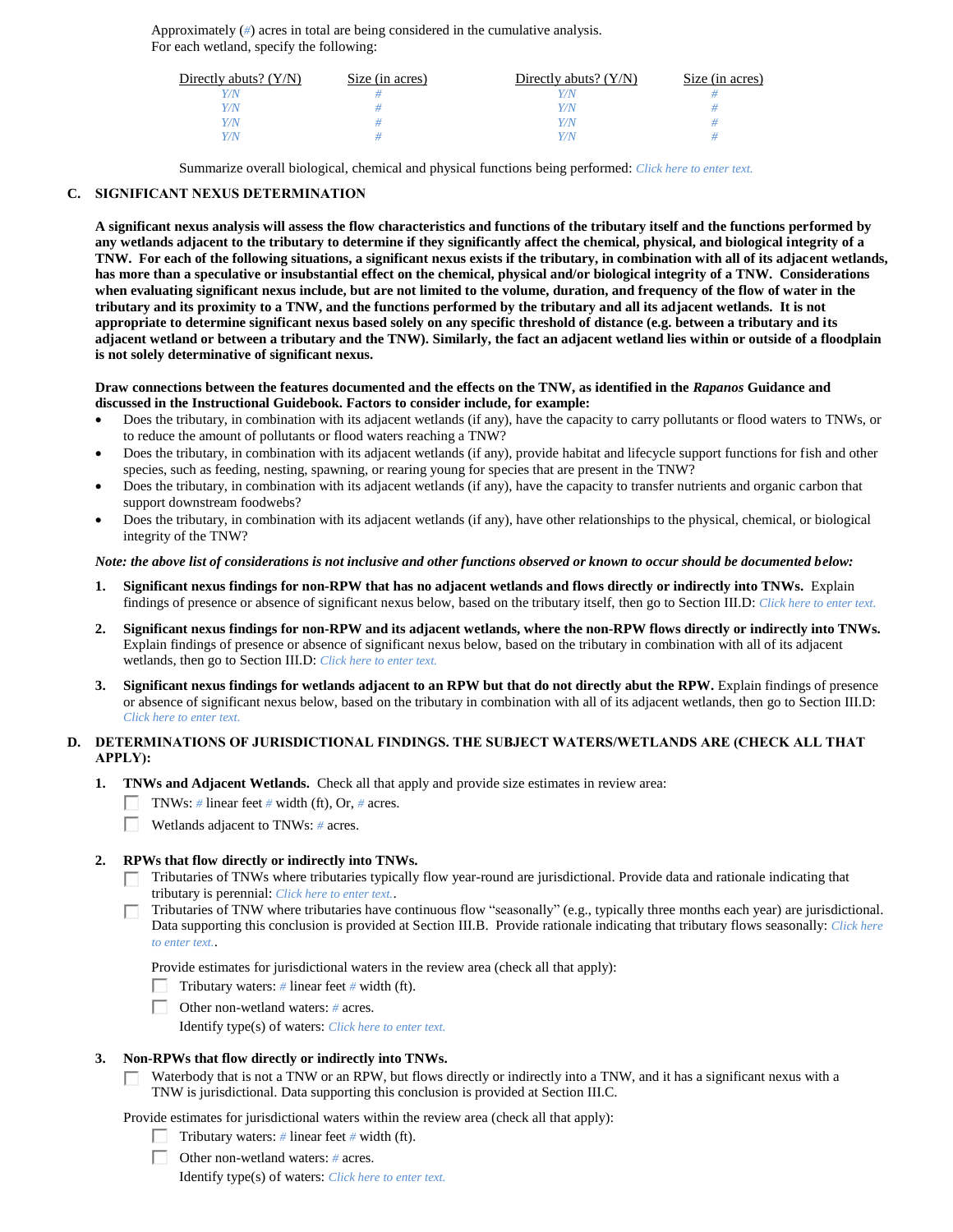### **4. Wetlands directly abutting an RPW that flow directly or indirectly into TNWs.**

Wetlands directly abut RPW and thus are jurisdictional as adjacent wetlands.

- Wetlands directly abutting an RPW where tributaries typically flow year-round. Provide data and rationale indicating that tributary is perennial in Section III.D.2, above. Provide rationale indicating that wetland is directly abutting an RPW: *Click here to enter text.*
- Wetlands directly abutting an RPW where tributaries typically flow "seasonally." Provide data indicating that tributary is seasonal in Section III.B and rationale in Section III.D.2, above. Provide rationale indicating that wetland is directly abutting an RPW: *Click here to enter text.*

Provide acreage estimates for jurisdictional wetlands in the review area: *#* acres.

- **5. Wetlands adjacent to but not directly abutting an RPW that flow directly or indirectly into TNWs.**
	- Wetlands that do not directly abut an RPW, but when considered in combination with the tributary to which they are adjacent and with similarly situated adjacent wetlands, have a significant nexus with a TNW are jurisidictional. Data supporting this conclusion is provided at Section III.C.

Provide acreage estimates for jurisdictional wetlands in the review area: *#* acres.

- **6. Wetlands adjacent to non-RPWs that flow directly or indirectly into TNWs.** 
	- Wetlands adjacent to such waters, and have when considered in combination with the tributary to which they are adjacent and with similarly situated adjacent wetlands, have a significant nexus with a TNW are jurisdictional. Data supporting this conclusion is provided at Section III.C.

Provide estimates for jurisdictional wetlands in the review area: *#* acres.

- **7. Impoundments of jurisdictional waters. 8**
	- As a general rule, the impoundment of a jurisdictional tributary remains jurisdictional.
	- Demonstrate that impoundment was created from "waters of the U.S.," or
	- П Demonstrate that water meets the criteria for one of the categories presented above (1-6), or
	- Demonstrate that water is isolated with a nexus to commerce (see E below).
- **E. ISOLATED [INTERSTATE OR INTRA-STATE] WATERS, INCLUDING ISOLATED WETLANDS, THE USE, DEGRADATION OR DESTRUCTION OF WHICH COULD AFFECT INTERSTATE COMMERCE, INCLUDING ANY SUCH WATERS (CHECK ALL THAT APPLY):<sup>9</sup>**
	- П. which are or could be used by interstate or foreign travelers for recreational or other purposes.
	- Г from which fish or shellfish are or could be taken and sold in interstate or foreign commerce.
	- г which are or could be used for industrial purposes by industries in interstate commerce.
	- П Interstate isolated waters.Explain: *Click here to enter text.*
	- Other factors.Explain: *Click here to enter text.*

#### **Identify water body and summarize rationale supporting determination:** *Click here to enter text.*

Provide estimates for jurisdictional waters in the review area (check all that apply):

- Tributary waters: *#* linear feet *#* width (ft). п.
- Other non-wetland waters: *#* acres.
	- Identify type(s) of waters: *Click here to enter text.*
- Wetlands: *#* acres.

#### **F. NON-JURISDICTIONAL WATERS, INCLUDING WETLANDS (CHECK ALL THAT APPLY):**

- If potential wetlands were assessed within the review area, these areas did not meet the criteria in the 1987 Corps of Engineers Г Wetland Delineation Manual and/or appropriate Regional Supplements.
- ⊽ Review area included isolated waters with no substantial nexus to interstate (or foreign) commerce.
	- Prior to the Jan 2001 Supreme Court decision in "*SWANCC*," the review area would have been regulated based solely on the ⊽ "Migratory Bird Rule" (MBR).
- П Waters do not meet the "Significant Nexus" standard, where such a finding is required for jurisdiction. Explain: *Click here to enter text.*
- П Other: (explain, if not covered above): *Click here to enter text.*

Provide acreage estimates for non-jurisdictional waters in the review area, where the sole potential basis of jurisdiction is the MBR factors (i.e., presence of migratory birds, presence of endangered species, use of water for irrigated agriculture), using best professional judgment (check all that apply):

- Non-wetland waters (i.e., rivers, streams): *#* linear feet *#* width (ft). Е
- $\overline{\triangledown}$  Lakes/ponds: 23.3 acres.
	- Other non-wetland waters: *#* acres. List type of aquatic resource: *Click here to enter text.*.
- П. Wetlands: *#* acres.

 $\overline{a}$ 

<sup>&</sup>lt;sup>8</sup> To complete the analysis refer to the key in Section III.D.6 of the Instructional Guidebook.

<sup>&</sup>lt;sup>9</sup> Prior to asserting or declining CWA jurisdiction based solely on this category, Corps Districts will elevate the action to Corps and EPA HQ for review consistent with the process described in the Corps/EPA *Memorandum Regarding CWA Act Jurisdiction Following Rapanos.*